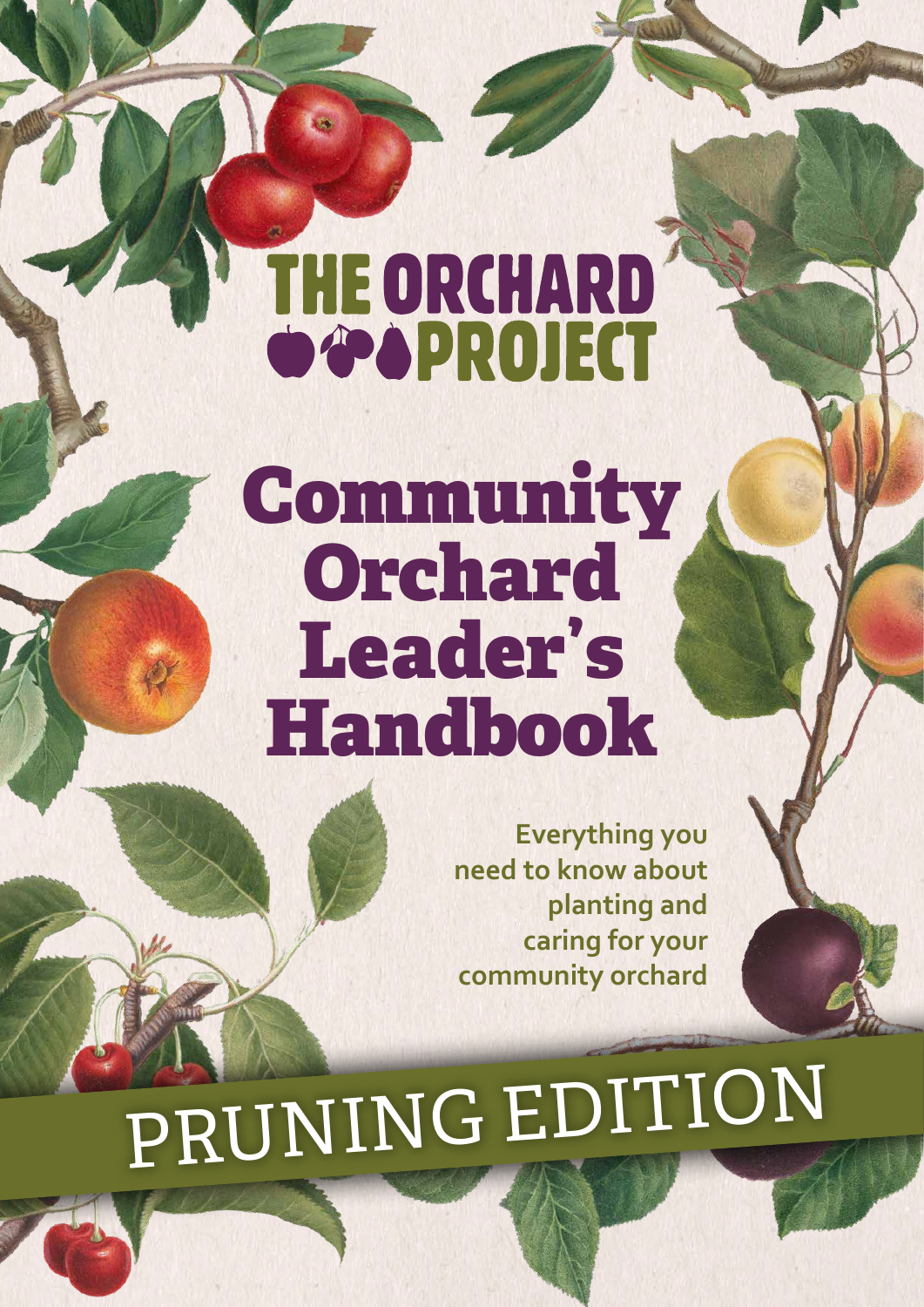## Introduction to Pruning

#### **Why prune?**

In the first few years, we prune to encourage growth, a good framework, and the development of a fruit-bearing spur system.

Later, once the tree is established, pruning will help productivity and to keep the tree healthy.

#### **How to do the perfect pruning cut**



Remember to always cut to an outward facing bud, leaving approximately 1/2 cm between the top of the cut and the bud. The cut must be sloping and clean so use some good secateurs.

#### THE TOOLS FOR THE JOB **The tools for the job**





**LONG-HANDLED PRUNER (LOPPER)**

**BYPASS SECATEURS (NOT ONVIL SECATEURS)**

**TWO BLADED PRUNING SAW (PREFERABLY FOLDING FOR SAFETY)**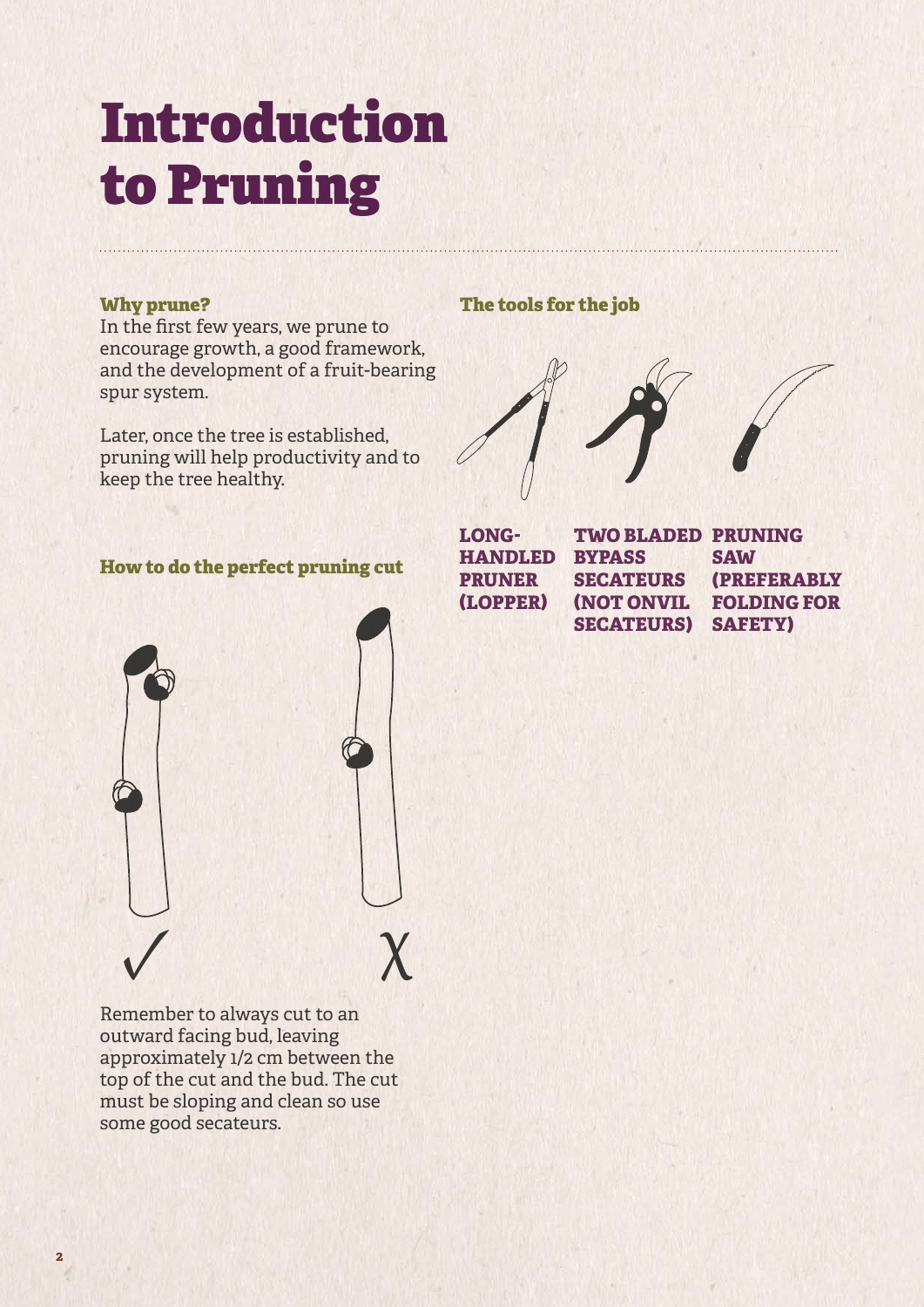

### Formative Pruning

#### **Formative pruning for bushes and standards**

The purpose of pruning in the first few years of a tree's life is to create a good shape and framework for a good crop. We're after an evenly spaced, opencentred, balanced network of branches.

Apples and pears should be pruned the winter after they are planted to encourage their growth. Pruning takes place from November to March, when the air is above freezing.

Pruning of stone fruit tress (eg plums and cherries) should be slightly less vigorous and take place in the summer. When you prune a branch it will grow back at an angle, in the direction that the top most bud left behind is pointing. As fruit buds usually grow in whorls up the stem, the bud that you prune back to will influence the direction of the new growth.

#### **Pruning and guards**

Pruning can be complicated by guards. They restrict the tree making open crowns more difficult to achieve at low levels. It is a question of compromise between shape and security.



- Cut the top off the main leader (the trunk) when it gets to about 3-4 feet high.
- Cut back strong branches by about 1/3 of their length.
- Cut back weaker branches by ½-2/3 of their length. This is because the harder you cut back a branch, the stronger it will grow next year.
- Keep 3-5 primary branches, that have formed wide angles to the stem and that point in different directions. When you look down from above, they should radiate out from the trunk like the spokes on a wheel.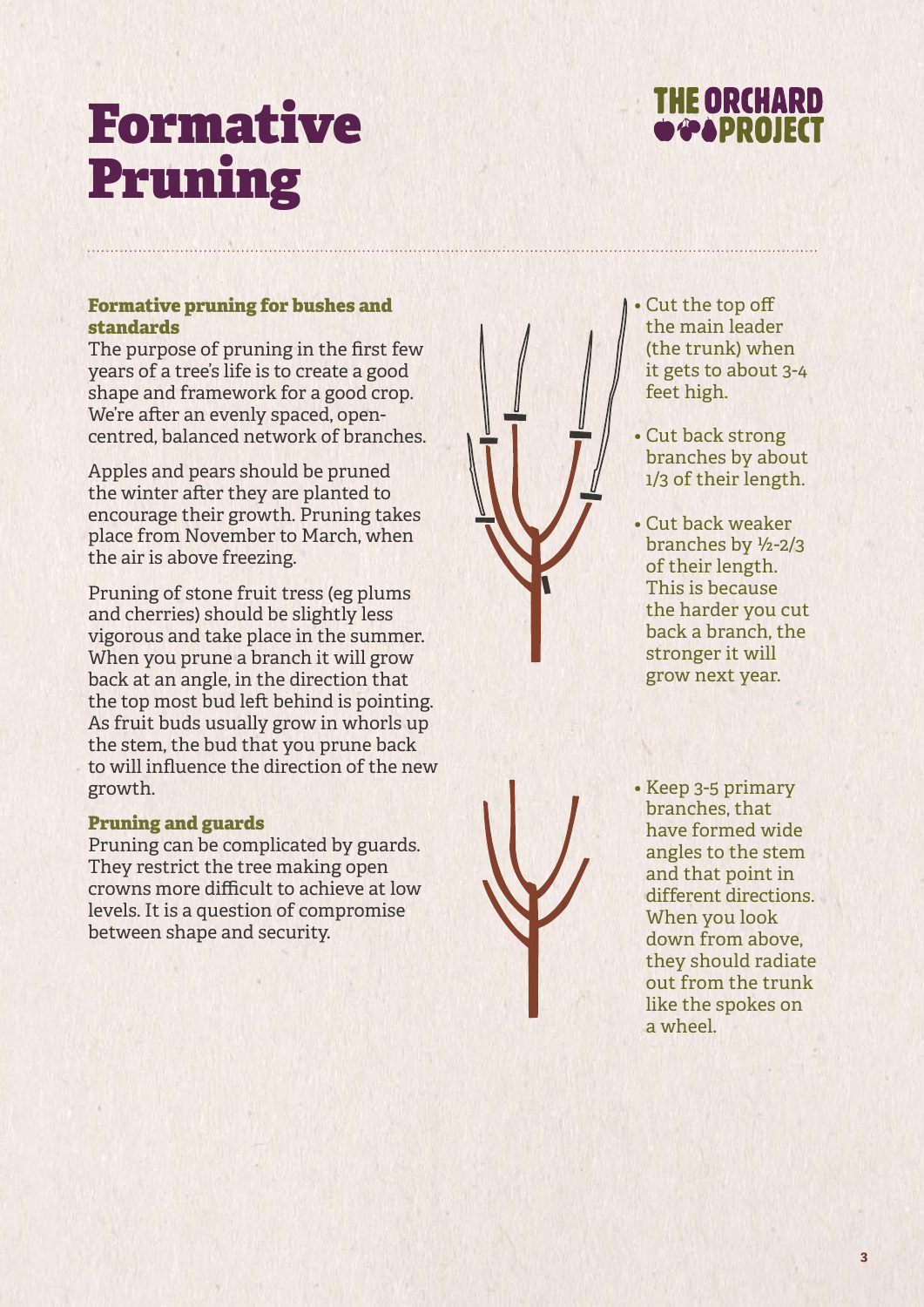#### **Formative pruning for a trained form**

If you are planning on training your tree, you should only prune in the summer to inhibit shoot growth.



In summer, train the growth from the terminal bud and 2 side buds along canes. Prune in summer from mid-July onwards. Cut each shoot growing from the main branches back to the third leaf from the base.



In winter, remove the canes and lower the branches, and tie them along horizontal wires.